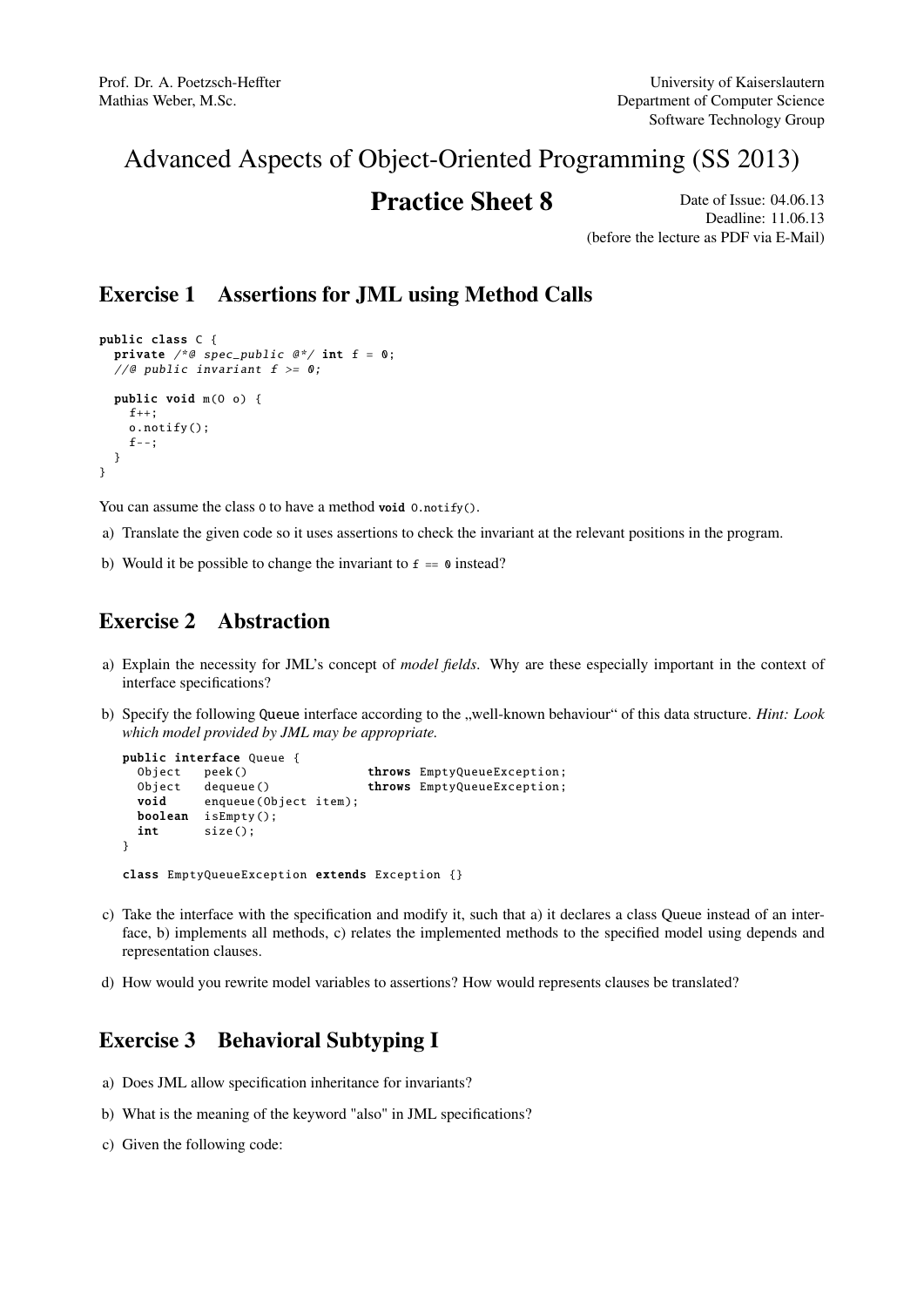```
public class Parent {
    //@ requires i \ge 0;//@ ensures \result >= i;
    int m(int i){ ... }
}
public class Child extends Parent {
    //@ also
    //@ requires i \leq 0//@ ensures \result <= i;
    int m(int i){ ... }
}
```
What can the result of  $m(0)$  be for a Child instance? Give a full specification of m for Child.

d) Do we have behavioral subtyping for the following class hierarchies? Explain why (or why not). If not, give a code fragment, which shows that behavioral subtyping does not hold.

```
public class A {
   //@ invariant value >= 0;protected int value;
   /*@
    @ public behavior
    @ requires a \ge 0;a^*/public void set(int a){ value = a; }
    /*@
    @ public behavior
    @ ensures \result >= 0;a^*public int get (){ return value; }
                                                 public class B extends A {
                                                     /*@
                                                     @ public behavior
                                                     @ requires a \geq 10;a*/public void setLarge(int a){ value = a; }
                                                 }
```
}

```
public class C {
   protected int value;
    /*@
     @ public behavior
     @ requires a > 0;
     a^*/public void set(int a){ value = a; }
    /*@
     @ public behavior
     @ ensures \result > 0;
     a^*/public int get(){ return value; }
}
                                                  public class D extends C {
                                                     /*@
                                                       @ also
                                                       @ public behavior
                                                       @ requires a > 10;
                                                       a * /public void set(int a){ value = a; }
                                                      /*@
                                                       @ also
                                                       @ public behavior
                                                       \emptyset ensures \result > 10;
                                                      @*public int get(){ return value; }
                                                  }
```
Does the situation change, if we add the following invariant to C:

// $@$  invariant value >  $0;$